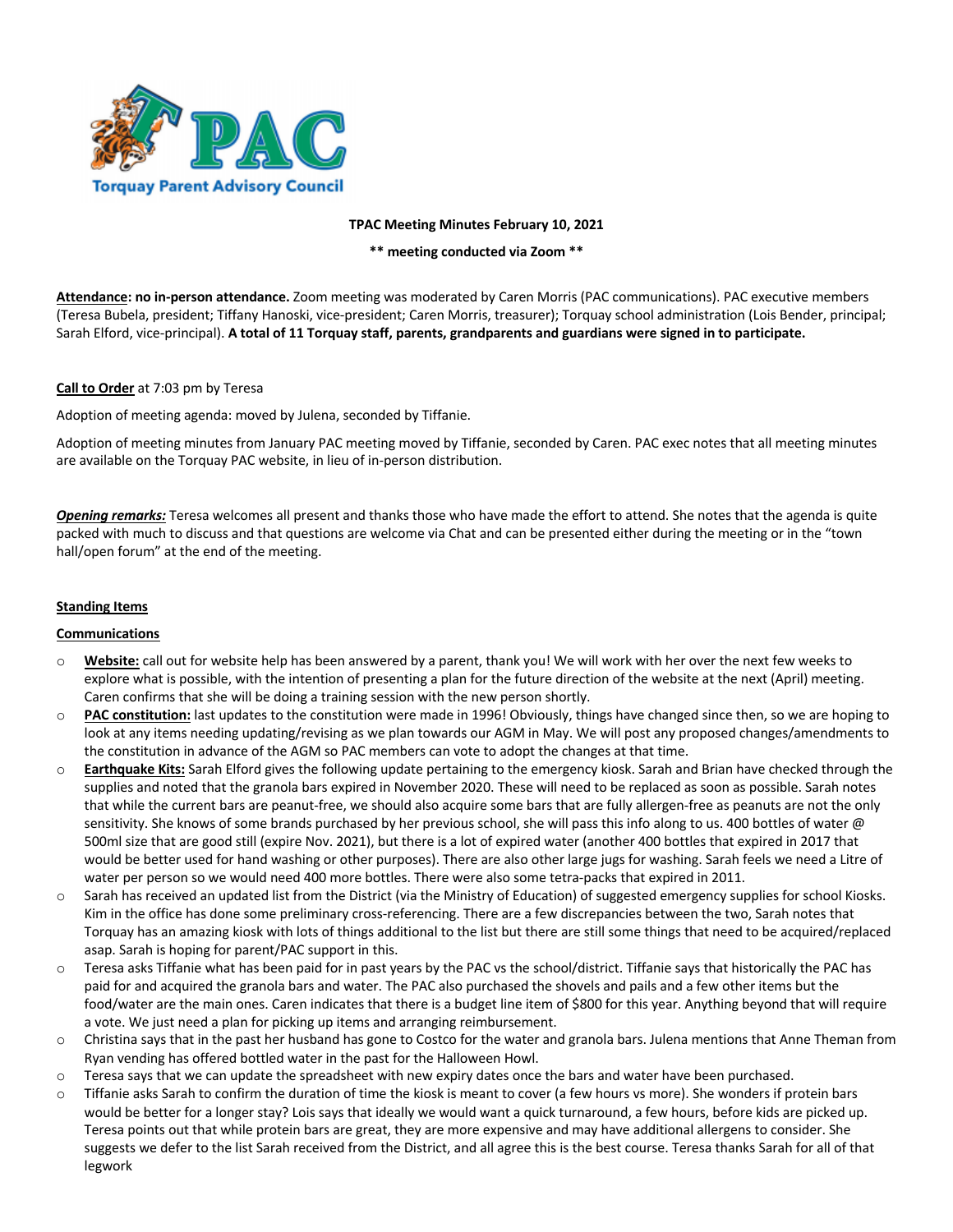**ACTION: Sarah will put together a list of items needed with the understanding that the PAC will purchase the items. She will give this list to the PAC (Caren) and Christina will help with pickup.**

## **ACTION: Teresa will speak to Anne Theman regarding Ryan vending supplying water bottles.**

### **ACTION: Sarah will check on what brand of allergen-free granola bars were purchased for her previous school.**

- o **Sheepdog Self Protection update:** we are looking at May dates for Kris to present to the school (all classes). Lois has received info from Kris on topics. We will need to make a motion to approve the expense. The cost as quoted is \$250 per class. Lois feels this cost is high for 15 classes. Teresa suggests that we can do the presentations by cohort instead (7 cohorts). Lois says we could use the gym potentially, as each presentation is tailored by age. Sarah and Lois discuss the logistics around having two classes together and both feel this is within the guidelines. A parent asks if the presentation is in person of virtual. It's an in-person presentation and Teresa notes the subject matter makes it best delivered in person for maximum engagement.
- $\circ$  the motion would be put forward as 7 cohorts at \$250 each rather than per class. Teresa mentions that this expense can be covered by the gaming money we received this year.

#### **ACTION: Tiffanie will follow up with Kris about the possibility of doing the presentations by cohort rather than by class.**

- o **Parent Education:** we are partnering with three other schools (Lake Hill, Tillicum Elementary and Northridge) and sharing costs to host a webinar with Allison Rees. "Sidestepping the Power Struggle" has been a fantastic and well-received presentation. The cost to Torquay would be around \$125 which is 1/4 the total cost. It will be a date in April (TBC).
- o **Staff appreciation:** even more important this year given all the challenges our staff and administration are facing! Caren speaks to the unfortunate restrictions this year that make potlucks and food-sharing in communal spaces impossible. We are looking at a few options (catered individual lunches or baskets/goodies). Since things need to be so different this year, the previous budget of only \$100 is not enough, but we are hoping to increase it to closer to \$400. We are hoping to get approval for funding at this meeting (\$300 additional to budget). Lois confirms that any of our ideas would be appreciated! The PAC exec will consider options and try to move forward with something once the funding is approved.

## **Financials**

- o Caren presents the updated profit/loss statement up to January 31st. This shows income/expenses to date.
- $\circ$  Caren asks Lois to remind the music teachers of their \$500 budget for this year (Lois says she will follow up).
- o **Two non-agenda financial items:** PAC has received a proposal to fund 3 butterfly larva kits for 3 divisions. Exec is in favour of passing this (vote to happen later in meeting). No objections from parents following discussion. Total amount proposed would be \$260. This includes cages and all required materials.
- o Sarah Elford submitted a proposal to fund Workshop kits, one for each division ("ELEMENTARY WOODSHOP PROGRAM"). She speaks to it as a way to connect to the applied design skills and technologies curriculum. These are actual woodworking kits, and the district purchased one kit per school. At Torquay every class chose to participate. The kits are specific to each grade level and scaled up/down accordingly (from build-a-buddy to planter boxes and bird feeders). Lots of math connections, language arts and indigenous connections as well. It does benefit the whole school community. \$2703.75 was the total cost but the school is proposing that the PAC split the cost 50/50. \$1351.88 would be the cost to the PAC. Sarah invites parents to look it up online for more information. Parent comments via Chat are very enthusiastic and supportive! We will vote on this later in the meeting.
- o **Thrifty/Fairway Market cards:** available for parents to load and use like cash. A portion will go back to the Torquay pack if you use one of the PAC cards. Please get in touch with the Exec to arrange pick-up.
- o **Helping families in need:** Teresa mentions that the PAC is trying to get more info from other PACs in Victoria as to how they help families in need in their school communities (via contingency funds or via budgeted items). We are hoping to have some ideas/suggestions for the next meeting and ultimately for the AGM if something needs to be added to the budget). Lois says that arranging Fun Lunches for some families works well (the PAC is already sponsoring this).
- o **Fun Lunch:** a new vendor (Cook and Create) has been recommended for possibly after Spring Break, a local catering company that could put together individual sandwiches, salads, muffins etc. We are looking for more info to see what is possible and we would probably use this person for our Staff Appreciate lunch if it works out.

#### **Events update**

- o **Spirit Wear**: sales for this round have resulted in \$322 profit and the orders are on track for being delivered Tuesday February 16th. We are looking at how to move forward with distribution of orders sometime next week.
- o **Grade Five celebration:** Julena says that hoodie and T-shirt orders are moving forward (still waiting on a few signatures from the hybrid/homeschool students. Caren says that discussions about farewell celebrations are underway, that we will likely be doing something virtually (TBC). Other options are doing a walk up to Mt. Doug. Fundraising is underway to offset any potential expenses and the Easter Purdys chocolate sale will benefit the grade fives specifically. Deadline for orders is March 1 with a March 10th pickup.